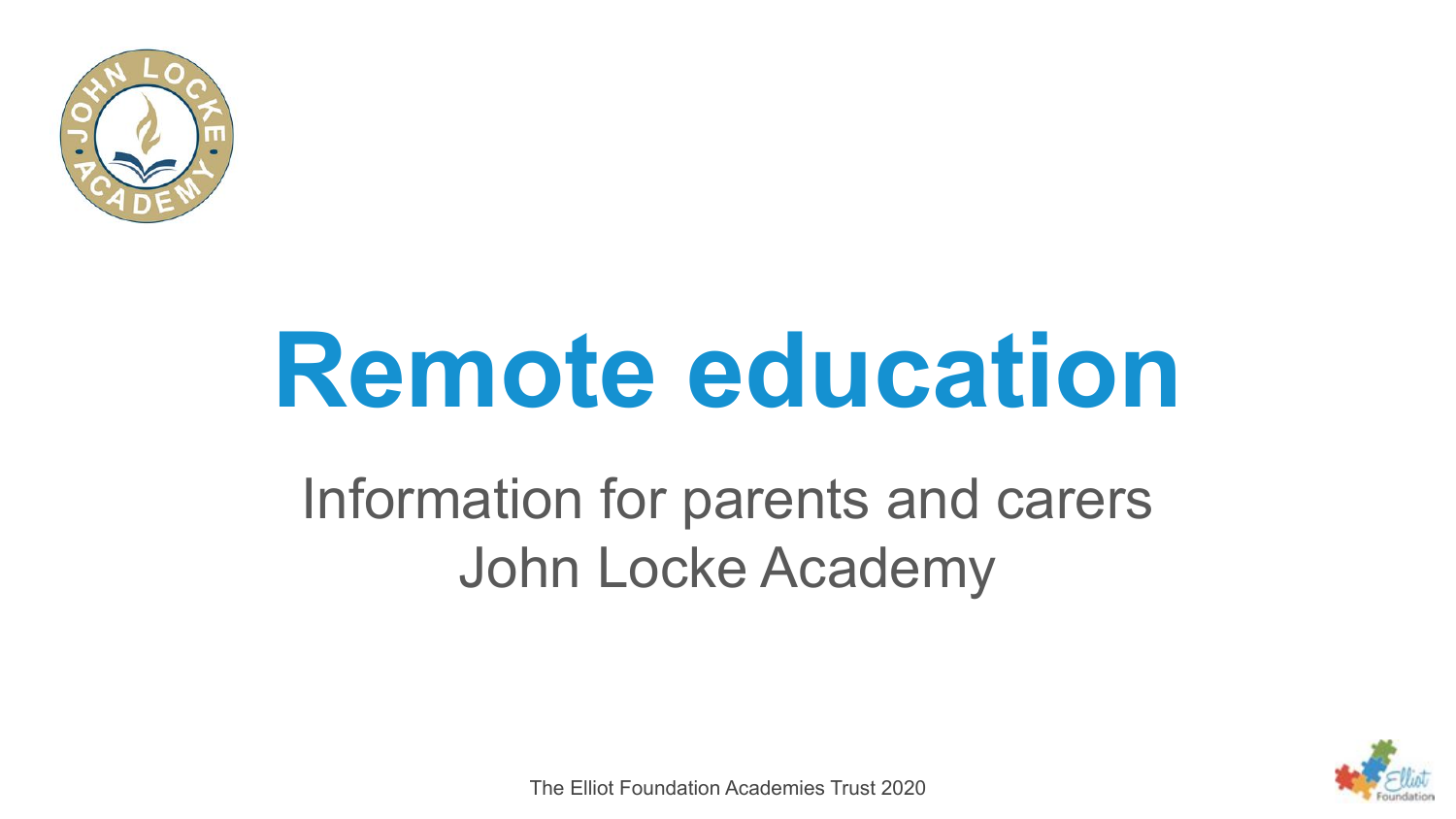# **Our approach to remote learning**

- What is remote learning?
	- It is work set for children to do at home when they are unable to attend school in person
	- It is often online work on a computer or tablet but can include paper based tasks or other activities such as outdoor challenges and art work
- How is it different to work in school?
	- Virtual classrooms cannot be the same as being in school
	- We will ensure that children get the best possible teaching and make good progress
	- Young children should not sit at computer screens for several hours a day uninterrupted
	- So we will choose the most effective delivery mechanism for each curriculum subject
- What about children with particular learning needs?
	- We will work with parents to devise activities matched to those needs to make the best possible progress

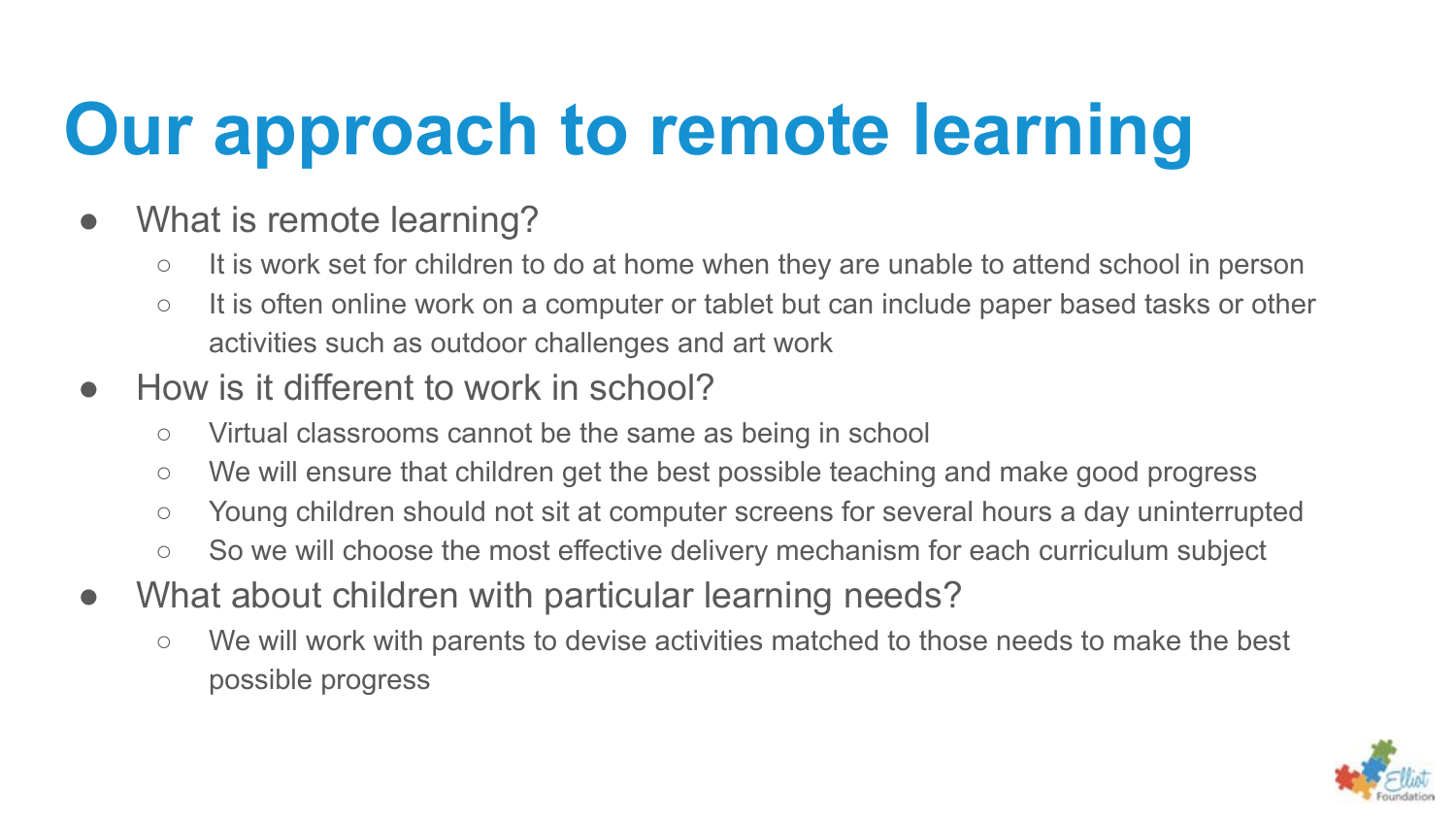#### **Curriculum: what we will teach**

- Our remote curriculum has the same underlying content and high expectations as for children attending school in person
- We will provide daily activities through Google classroom, which is our principal remote learning platform
	- This will be supplemented by other apps including Google Sites and EvidenceMe
	- Daily learning activities will include: reading, writing and maths as well as at least one other subject [e.g. art, science or history]
	- Wellbeing activities
- Not all work needs to be done at a laptop
	- Children may be encouraged to do a physical fitness challenge, take photos on a daily walk or create art or music

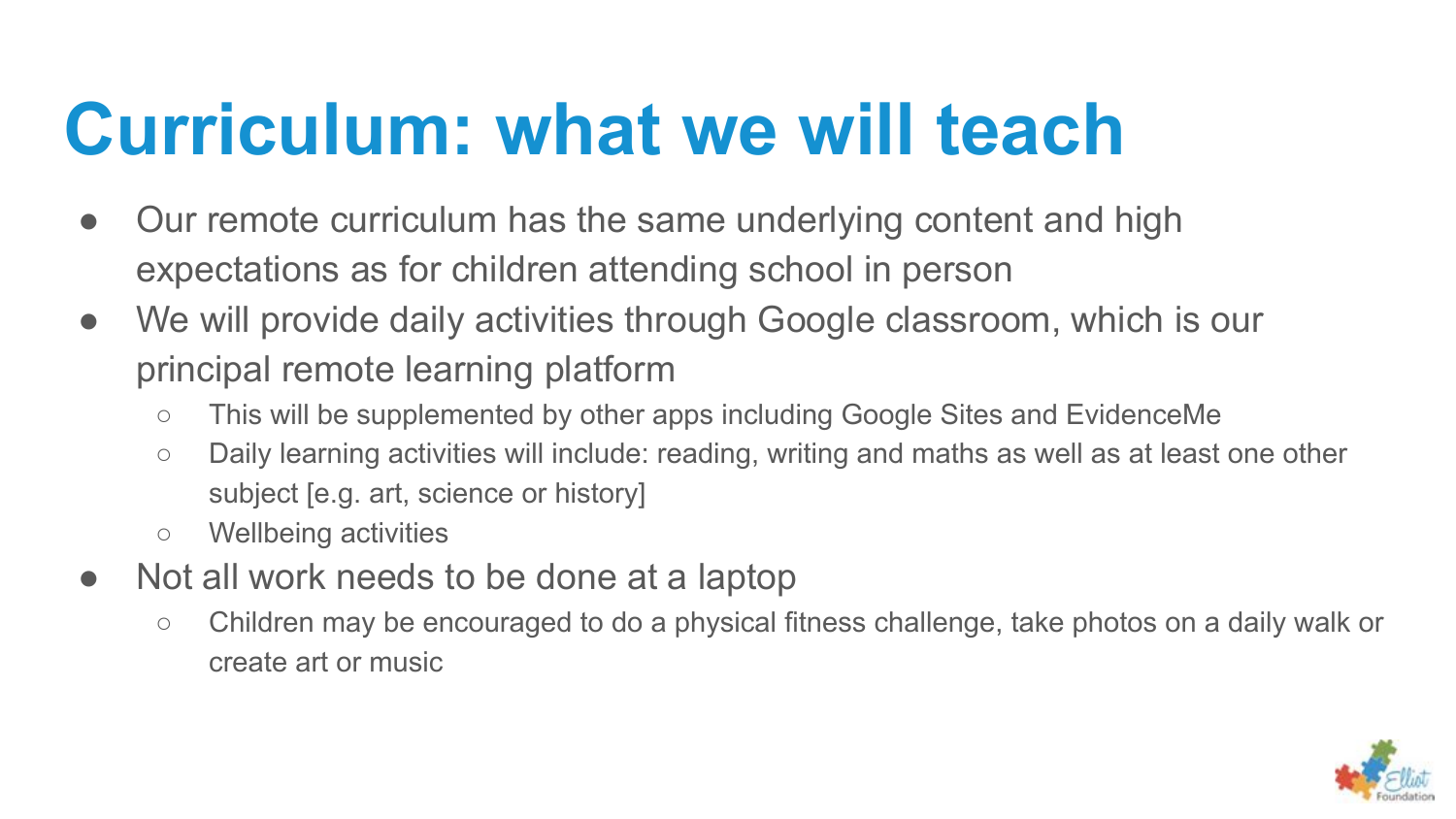# **What will each day look like?**

- The work we set will take between 3 4 hours each day
	- This is in line with government guidelines
	- **○ But does not mean 3 4 hours of teacher input**
	- Early Years children and years one and two will have closer to 3 hours per day
	- Children in year three to six will have around 4 hours per day
- Teachers will be available in the google classroom within normal school hours providing support, feedback and encouragement to children
	- This DOES NOT mean that teachers will be live teaching on video
	- Although some [live teaching](#page-6-0) will be used where safeguarding risks can be managed
- Additional activities will be made available to children
	- These will include specific assignments or projects, well-being activities, sport and fitness as well as the arts and music

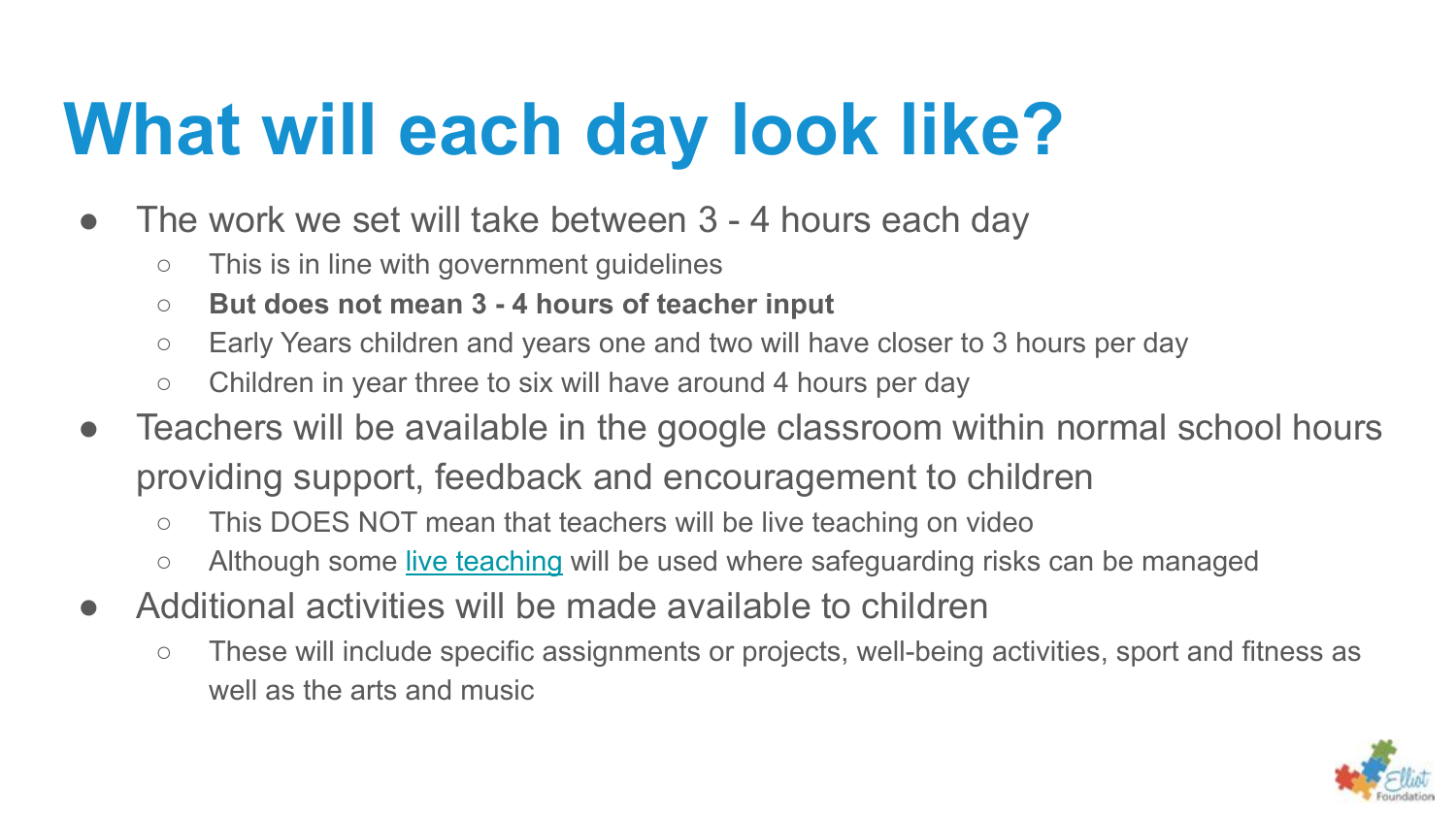#### **Further information**

- Classwork will be posted in the your child's Google Classroom by 8am.
- The class stream, which enables children to talk to each other, communicate with their teacher and post work, is open from 8.30am. This is monitored by a member of staff at all times.
- A weekly overview is provided to support parents and children with planning each day.
- Daily work will include maths, English and another subject. These can be handed in on the Google classroom.
- Feedback will be given on a regular basis, however no feedback will be given for work handed in after 2 days later than the day it was set.
- Children are expected to complete at least two pieces of maths and two pieces of English a week, though they should aim to complete as much of the work set as possible. If the minimum amount is not being completed we will make contact to see if further support and encouragement is needed.
- JLA will expect children to make use of resources such as Mathletics, MyOn, Bug Club
- Daily physical exercise will be suggested through posts on the classroom.

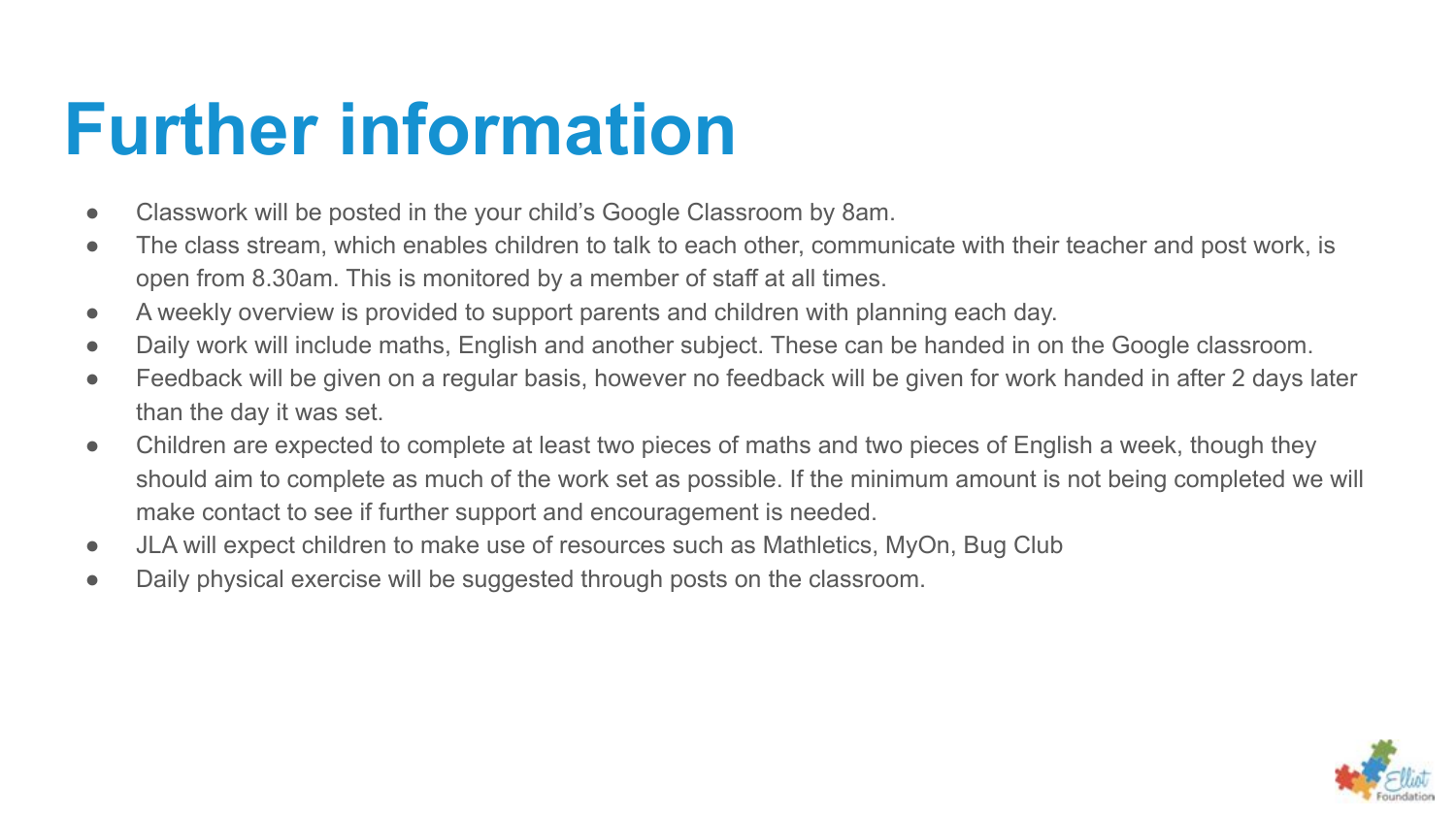# **Getting online**

- If you don't have a device or access to the internet please contact the school
- We have a limited number of devices that can be loaned on the basis of need
- The school will help you connect your devices to the internet
- If you require printed materials please contact info@johnlockeacademy.co.uk
- And these can be arranged to be collected from the school once a week

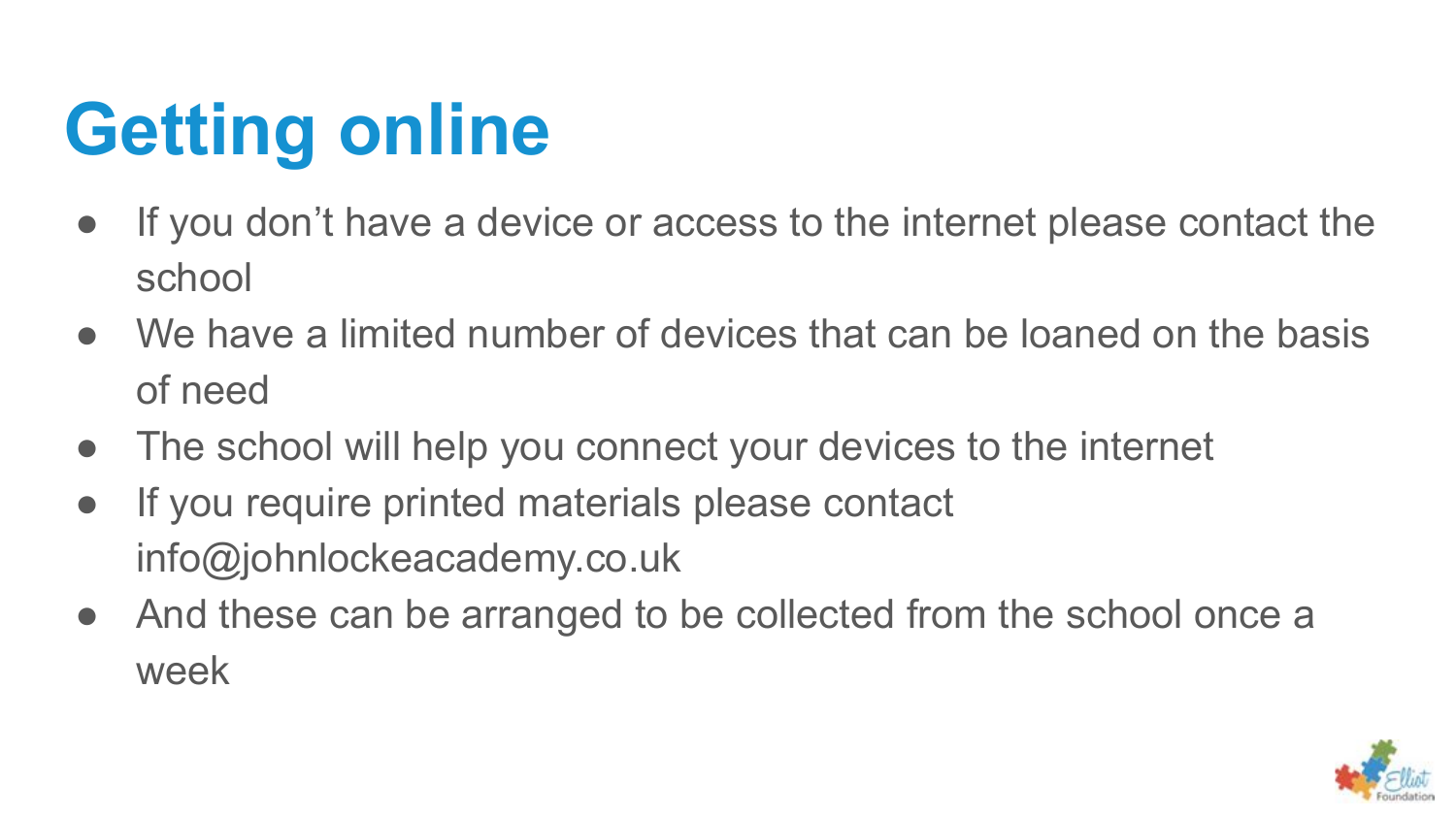#### <span id="page-6-0"></span>**How we teach in our virtual school**

- 'Live teaching' in Google Classroom is real time communication between teacher and pupils but without live bothway video
- Teachers will often pre-record inputs and then link to set tasks which they monitor as children work, providing feedback and encouragement
- Google Meet may be used to help children and teachers stay connected
- 'Live bothway video teaching' is not a priority for us as it has lots of safeguarding concerns as we cannot control what is seen or heard in the background of children's homes



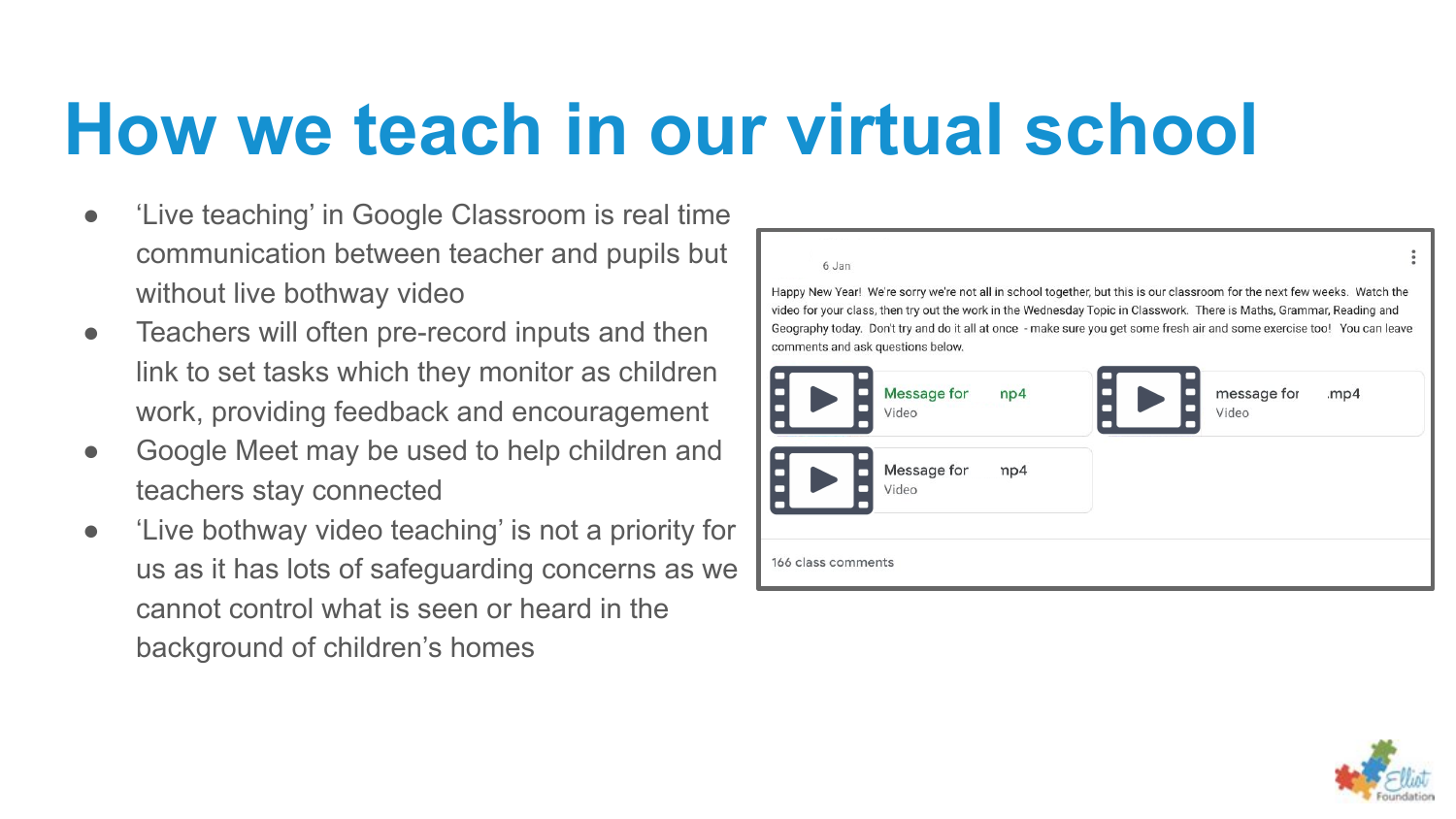#### **Engagement and feedback**

**When your children learn from home, we need your help to ensure they are safe and that they have a space which is suited to their needs and as free as possible from distractions or risks.** We can't be responsible for their health and safety. They are in your home and under your supervision and you should not leave them alone for extended periods.

We strongly recommend that you check on your children regularly and use your knowledge of them to help them remain motivated and on task.

Children succeed best if they have a regular daily routine. It is that structure that they miss when they are away from school. Please see our timetable for ideas on how to structure the day

We check children's engagement with our virtual school on a daily basis. If we identify that a child has not submitted work for three days, we will contact you by phone to provide support

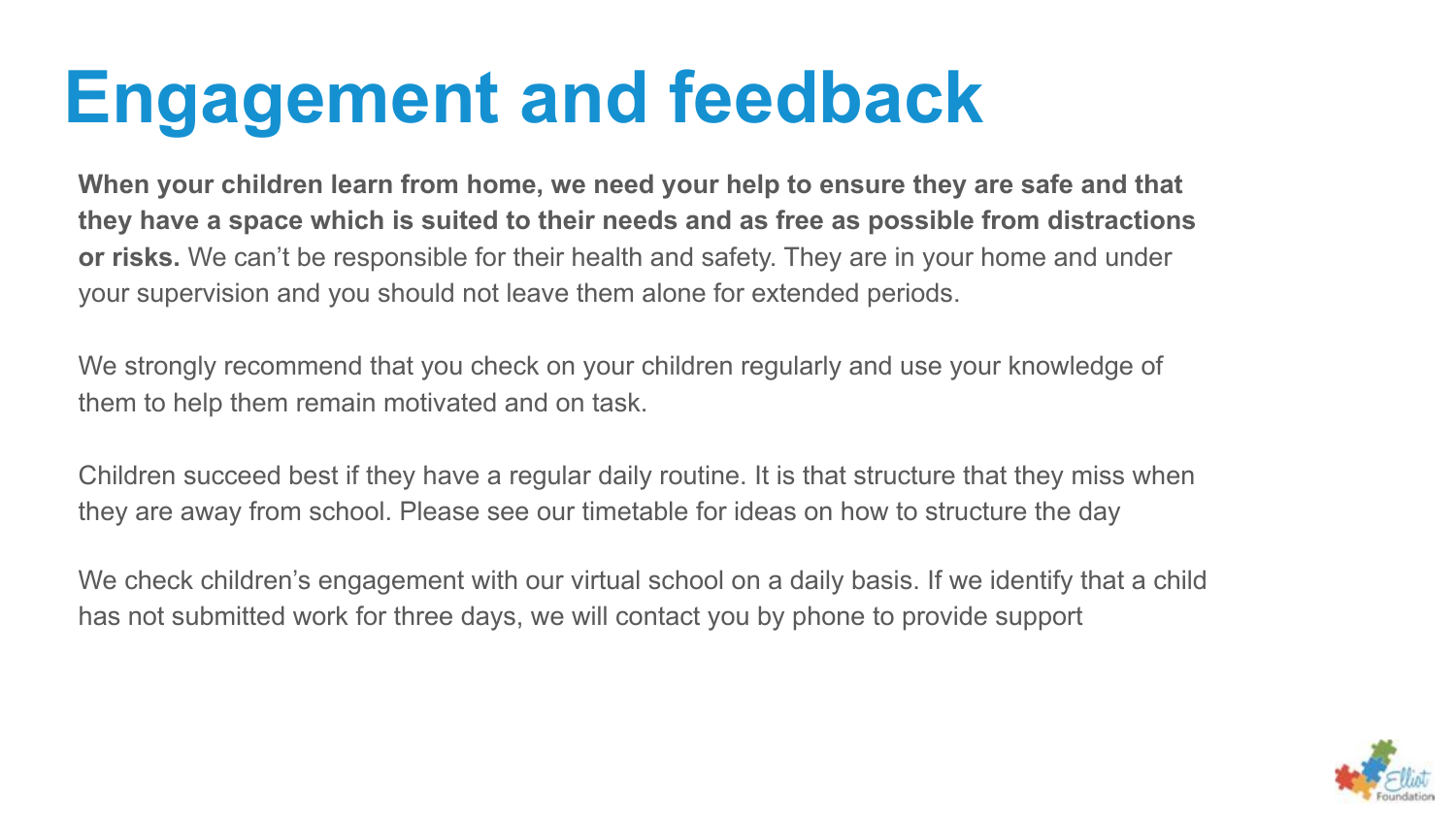## **Additional support for pupils with particular needs**

For children with particular learning needs we will work with you to ensure they have access to activities that are matched to those needs and that will support them to make the best possible progress in their learning. This will include

- Video calls to check-in with their well-being and support remote education
- Regular phone calls
- Provision of learning packs that can be collected from school (for children with particular learning needs)